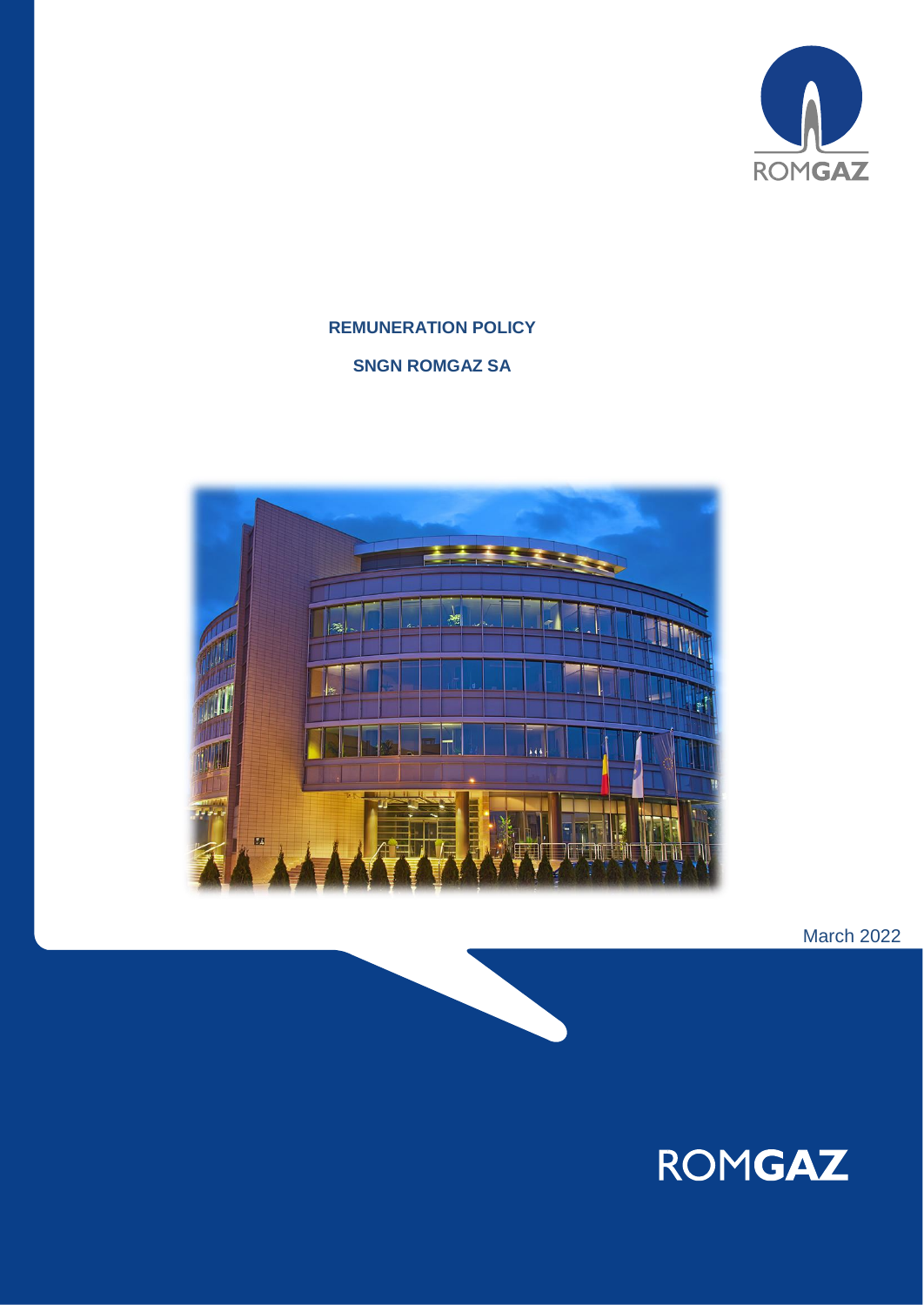

### **Preamble**

SNGN ROMGAZ SA ("ROMGAZ" or the "Company") is a joint-stock company administrated in a unitary system in accordance with good corporate governance principles, transparency and responsibility towards its shareholders.

ROMGAZ mission is to produce and supply energy under quality, safety, continuity and flexibility conditions. ROMGAZ uses resources in a responsible and ethical manner in order to obtain profit on long term.

ROMGAZ aims at being an active, profitable and competitive player on the energy production and supply market.

ROMGAZ pursues development both on the local market and regionally aiming at becoming an important player on the regional energy market.

Concurrently, ROMGAZ aims at providing the necessary human resources in order to carry out its development strategy under an increased dynamic of the labour market.

In order to comply with the requirements of the Bucharest Stock Exchange Code of Corporate Governance, the GEO 109/2011 and Law No 24/2017 as subsequently amended and supplemented, Romgaz decided to adopt and publish this Remuneration Policy.

# **Chapter 1. Terms and expressions definitions**

**Articles of Incorporation** – ROMGAZ Articles of Incorporation, in the latest form, updated and approved by the General Meeting of Shareholders<sup>1</sup>;

**Director** – member in ROMGAZ Board of Directors;

**Executive director** – the person who is director and Company manager at the same time;

**Non-executive director** – the person who is director, but not Company manager at the same time;

**GMS** – General Meeting of Shareholders;

**BSE** – Bucharest Stock Exchange;

**BOD or Board** – ROMGAZ Board of Directors;

**Variable component** – directors' and/or managers' remuneration component comprised in the annexes to the mandate contract, its granting depending directly on the fulfilment of the performance indicators approved by the GMS;

**Executive** – BOD member, Chief Executive Officer, Deputy Chief Executive Officer, Chief Financial Officer;

**NRC** – Nomination and Remuneration Committee;

**Manager** – person charged by the Board of Directors with managing the Company and concluded a mandate contract with the Company. The term manager also includes the Chief Executive Officer, but does not include the executive managers;

**Fixed allowance** – directors' and/or managers' remuneration component comprised in and regulated by the mandate contract, its granting not being directly connected to the Company's performance;

 $\overline{a}$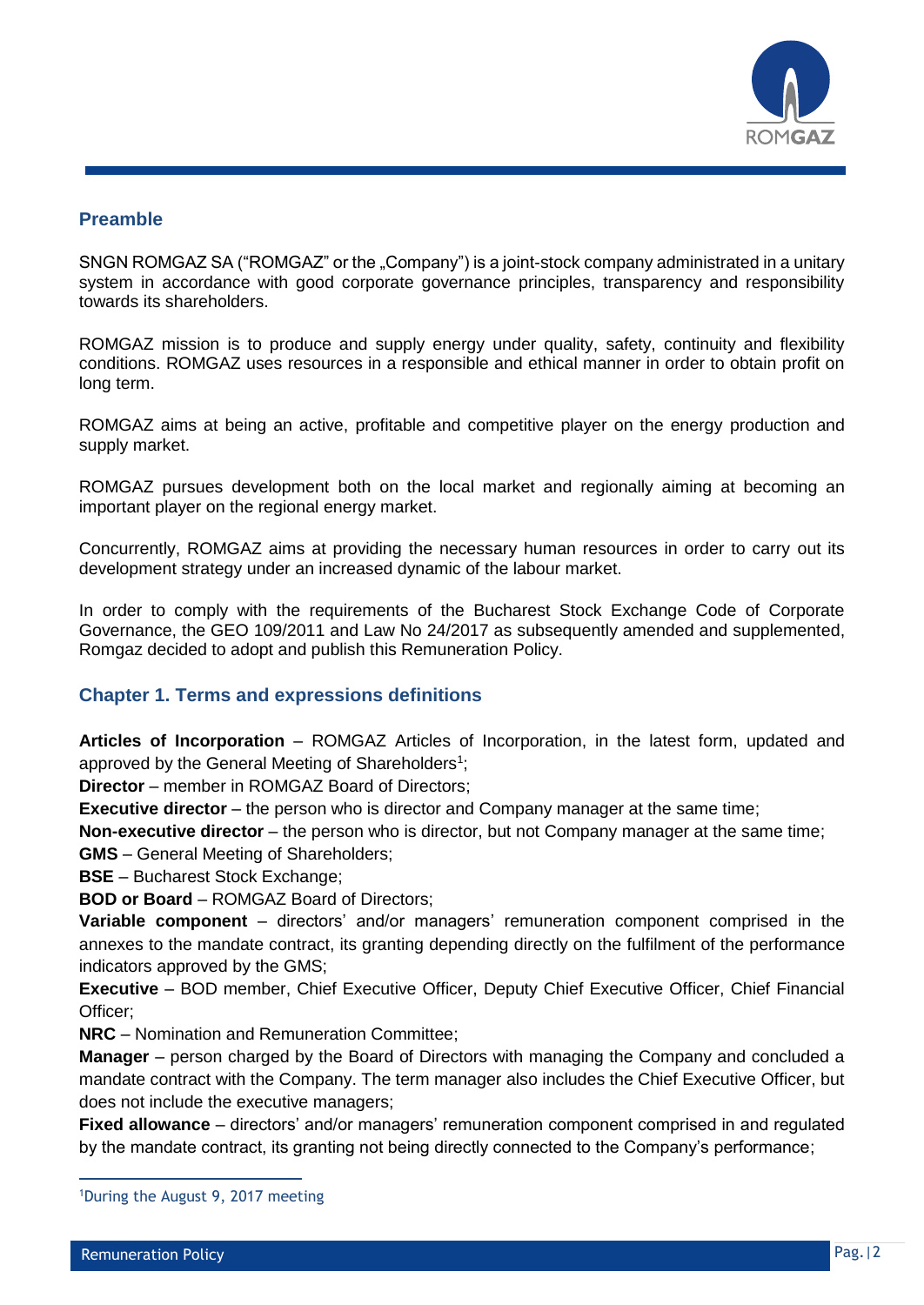

**Law 31/1990** – Law No. 31/1990 on companies, republished, updated;

**Law 24/2014** – Law No. 24/2017 on financial instruments and market operations issuers;

**GEO No. 109/2011** – Government Emergency Ordinance No. 109/2011 on public companies, as subsequently amended and supplemented, approved by Law No. 111/2016;

**Company's website** – [www.romgaz.ro;](http://www.romgaz.ro/)

**Remuneration** – payment received by ROMGAZ directors and/or managers for the work carried out for executing the mandate contract concluded with the Company;

**Remuneration report** – document presenting, in the structure imposed by the law, information on the Remuneration Policy implementation during a financial year, as well as the actual remuneration received by the directors and managers.

# **Chapter 2. Purpose and Objectives of the Remuneration Policy**

The purpose of the Remuneration Policy is to establish the principles and the remuneration framework applicable to ROMGAZ directors and managers during exercising the directors or, as the case may be, managers mandate.

The Remuneration Policy has the following objectives:

- a) To establish clear remuneration thresholds
- b) To establish the remuneration structure

# **Chapter 3. Approval of the Remuneration Policy**

ROMGAZ Ordinary General Meeting of Shareholders approves the Remuneration Policy of directors and managers following each significant amendment and, in any event, at least once every 4 years.

In case the policy is revised, a description and an explanation of all significant amendments shall be included, as well as the way the shareholders' votes and opinions on the remuneration policy are taken into consideration.

In case ROMGAZ GMS does not approve the new proposed remuneration policy form, the Company shall continue to pay the directors' and/or managers' remuneration according to the existing approved policy and shall submit a revised policy for approval within the next GMS.

# **Chapter 4. Remuneration Policy decission making process**

The decision making process related to ROMGAZ Remuneration Policy is regulated according to Law No. 31/1990, GEO No. 109/2011, Law No. 24/2017 as well as ROMGAZ Articles of Incorporation, as follows:

**The public supervisory authority** has the following competencies:

 monitor and evaluate, through its representatives within the general meeting of shareholders, the board of directors performance, in order to ensure, on behalf of the state, that the Company's activity is compliant with the economic efficiency and profitability principles;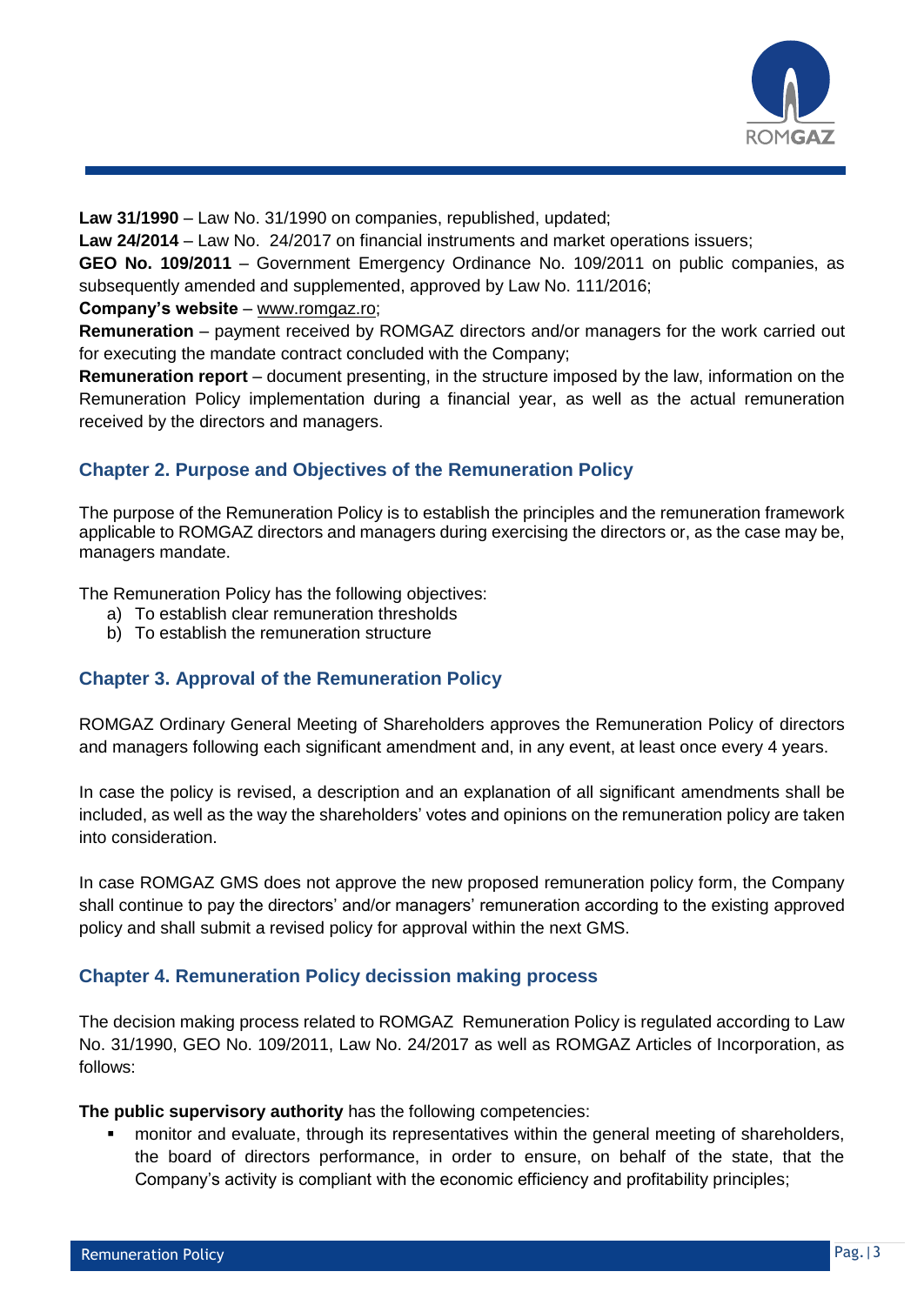

- appoints its representatives within the general meeting of shareholders to negotiate and approve the financial and non-financial performance indicators for the board of directors;
- appoints and evaluates, through its own corporate governance structures, the financial and nonfinancial performance indicators annexed to mandate contracts.

### **ROMGAZ General Meeting of Shareholders** has the following competencies:

- approves the directors and managers remuneration policy, following each significant amendment, in any event, at least once every 4 years;
- **EXECT** establishes BOD members' remuneration level;
- approves the form (terms and conditions) of the mandate contract concluded between the Company and BOD members;
- **EXECT ADDE EXECTS IN EXECTS FOR THE SET ADDER** establishes in establishes the Stablishes temunerations;
- puts to vote the remuneration report related to the latest financial year. Shareholders' viewpoints on the Remuneration Policy shall be assumed from the questions they addressed ahead of the GMS meeting, or from the actual debates during the GMS, as these are recorded in the meeting protocol.

### **The Board of Directors** has the following competencies:

- appoints and dismisses ROMGAZ managers and establishes the remuneration thereof;
- **EXECT** approves mandate contracts concluded with ROMGAZ managers;
- **elaborates the annual directors' report;**
- **•** revises the Remuneration Policy and submits it for the Company's shareholders approval.

### **The Nomination and Remuneration Committee** has the following competencies:

- drafts proposals for the GMS related to directors' remuneration level;
- drafts proposals related to managers' remuneration, within the general limits established by the GMS and the law;
- drafts and submits for BOD approval a Policy regarding directors' and managers' remuneration;
- drafts an annual report regarding the remuneration and other benefits granted to directors and managers which shall be presented within the GMS approving the annual financial statements.

# **Chapter 5. Remuneration Principles**

The general principles underlying the remuneration policy of directors and managers are the following:

- engage, keep and motivate the best directors and managers;
- ensure long term sustainability of Company profits and activity and generate long term value;
- **Fig. 3** reward achievement of objectives;
- **numital in** competition on the remuneration market;
- bring remuneration in line with the recommendations on good corporate governance;
- promote transparency of remuneration and of the criteria for establishing the remuneration;
- maintain a fair balance between the fixed allowance and the variable component of remuneration.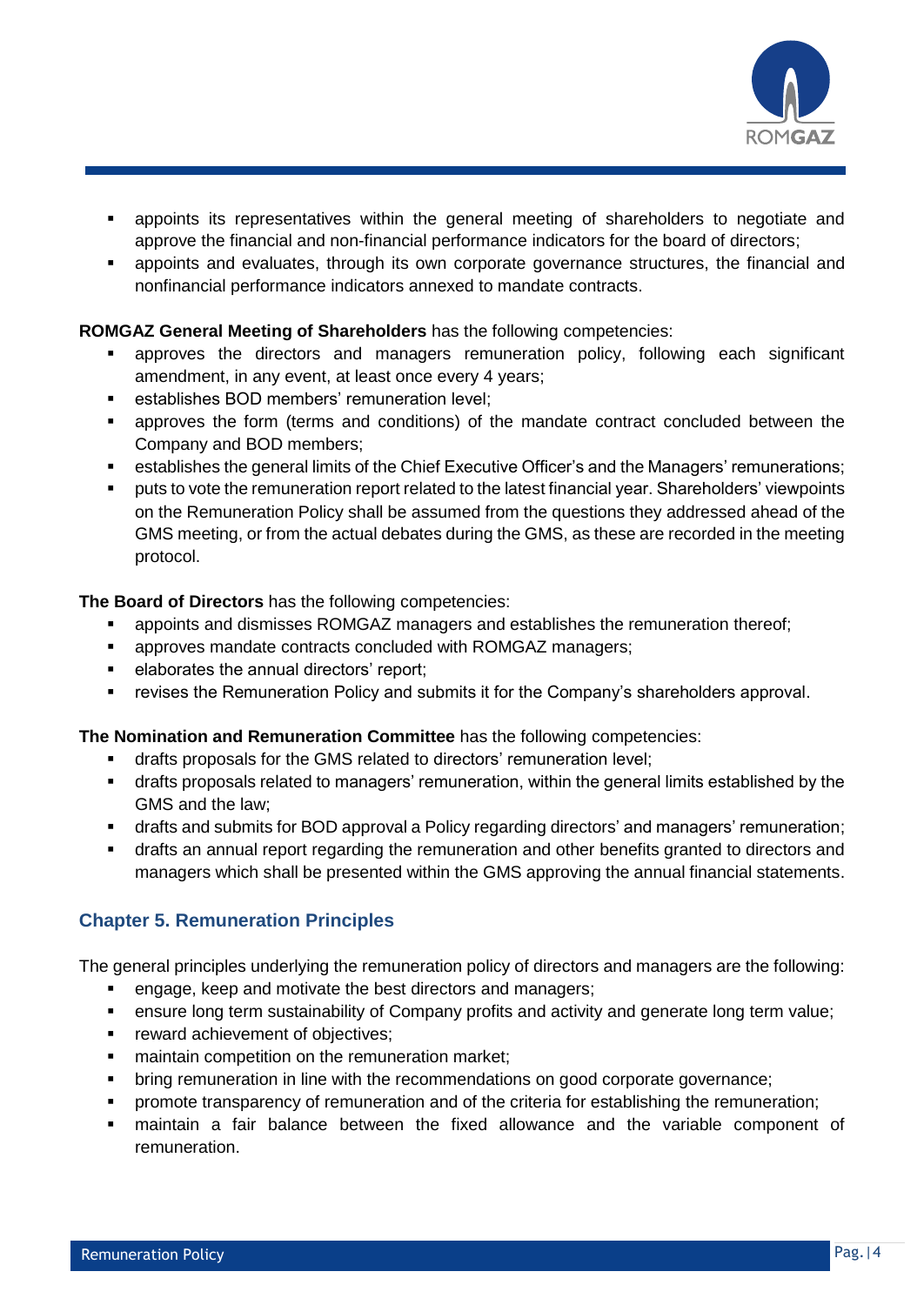

# **Chapter 6. Directors' Remuneration Policy**

### 6.1. Directors' Mandate Contract

The Ordinary General Meeting of Shareholders appoints and dismisses directors pursuant to the legal provisions and to the provisions of ROMGAZ Articles of Incorporation.

The rights and obligations of directors, as well as the incompatibility cases, are set out in the mandate contracts/directors agreements concluded with ROMGAZ, in ROMGAZ Articles of Incorporation and in the legal provisions.

The mandate contracts/directors agreements are concluded for 4 (four) years except for the cases provided for in the Articles of Incorporation or the law. The director mandate terminates for the reasons and under the conditions provided by the mandate contract/directors agreement and/or by the law.

### 6.2. Directors Remuneration

Executive and/or non-executive directors' remuneration is established by the General Meeting of Shareholders and comprises:

- a) fixed indemnity and
- b) variable component.

Taking into consideration the complexity of Romgaz activity and turnover, the **fixed allowance:**

- for the *non-executive directors* it is established in compliance with GEO 109/2011, to twice the average of the monthly gross average salary over the last 12 months for the activity carried out in accordance with ROMGAZ' main business, at the level of class of activity, in accordance with the classification of activities of the national economy, as communicated by the National Institute of Statistics, prior to the appointment;
- for the *executive directors* it is established in compliance with GEO 109/2011, on corporate governance and public companies, to 6 (six) times the average of the monthly gross average salary over the last 12 months for the activity carried out in accordance with ROMGAZ' main business, at the level of class of activity, in accordance with the classification of activities of the national economy, as communicated by the National Institute of Statistics, prior to the appointment.

When establishing each ROMGAZ BOD member's fixed allowance, the GMS shall ensure that it is justified according to the specific assignments, duties within the consultative committees, the number of meetings held, the performance objectives and the criteria set forth in the mandate contract concluded with each director.

The **variable component** of non-executive and/or executive directors is established based on financial and non-financial performance indicators, which are different for non-executive directors and/or executive directors, established in compliance with GEO 109/2011 and negotiated/approved by the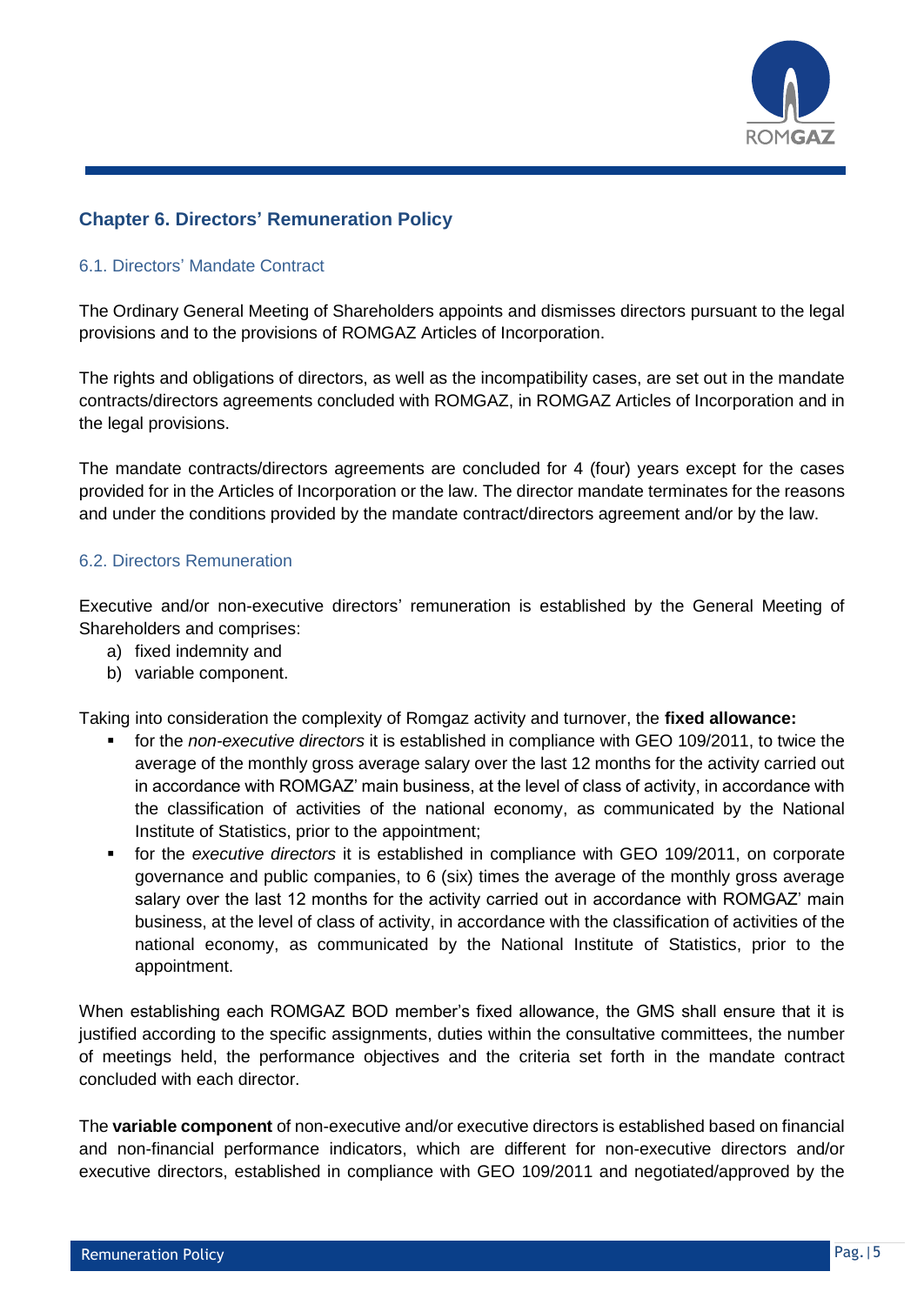

GMS, which are aiming including for the long term sustainability of the company and for the compliance with the principles of good governance.

The variable remuneration is established based on the non-executive directors' responsibilities, respectively, identifying the long term strategy, developing governance policies, representing shareholders' interests, communicating with shareholders and supervising Company's strategies implementation by the management.

The variable component equivalent for the remuneration of ROMGAZ BOD members', non-executive or executive, cannot exceed maximum 12 monthly fixed allowances.

Non-executive and/or executive directors' remuneration variable component is reviewed annually, depending on the level of achievement of objectives included in the management plan, and achievement of financial and non-financial performance indicators as approved by the GMS, by an Addendum to the Director's Agreement.

# **Chapter 7. Managers' Remuneration Policy**

The Board of Directors assigns all or part of ROMGAZ management competencies to one or more managers, appointing one of them as Chief Executive Officer.

The Board of Directors appoints the managers and assigns them with ROMGAZ management competencies, in compliance with GEO 109/2011 provisions and Company Law No. 31/1990 provisions.

The managers are responsible with making all decisions related to ROMGAZ management, within the business activity limits and in compliance with BOD and GMS exclusive competencies provided by the law or the Articles of Incorporation.

### 7.1. Managers' mandate contract

ROMGAZ Managers' mandate contracts are concluded for a maximum period of 4 (four) years.

The managers' mandate terminates according to the conditions provided in the mandate contract and/or the law. The mandate contract may terminate for one of the following reasons:

- a) mandate expiry;
- b) managers' mandate duration fulfilment;
- c) manager dismissal by the BOD;
- d) manager's renunciation to mandate;
- e) manager's death, incapacity or ROMGAZ insolvency or bankruptcy;
- f) parties agreement;
- g) definite impossibility to exercise the mandate/occurrence of a legal impediment;
- h) other clauses provided in the Articles of Incorporation or the law for mandate termination.

In case of dismissal for reasons not attributable to the manager, he/she has the right to be compensated by ROMGAZ for the period in which the mandate contract was no performed, regardless of the date of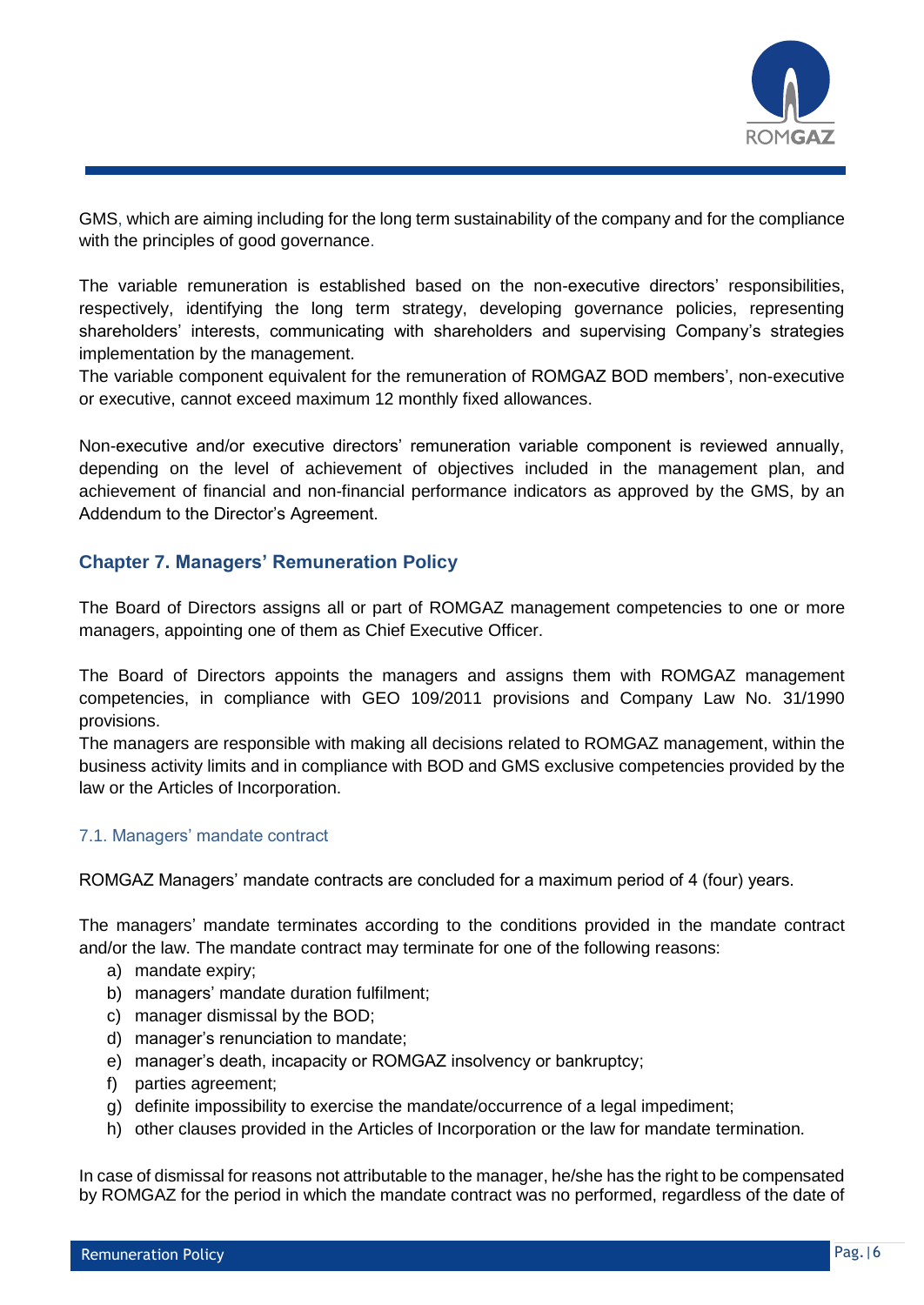

revocation, with an amount equal to the fixed monthly allowance for the remainder of the mandate contract execution period. The payment of the compensation thereof shall be made within the term provided in the mandate contract.

In case of dismissal for reasons attributable to the manager, he/she shall have no right to any compensation for the period in which the mandate contract that was not executed.

Renunciation to mandate contract is possible upon prior notice (written) to ROMGAZ BOD, with at least 30 calendar days before the actual termination date of the manager's mandate.

# 7.2. Chief Executive Officer Remuneration

The CEO's remuneration is established by the Board of Directors and consists of:

- a) fixed allowance and
- b) variable component.

Chief Executive Officer's fixed allowance is established in compliance with GEO 109/2011 and ROMGAZ turnover and activity complexity, up to 6 (six) times the average of the monthly gross average salary over the last 12 months, for the activity carried out in accordance with ROMGAZ main business at level of class of activity, according to the classification of the activities in the national economy, as communicated by the National Institute of Statistics, prior to nomination.

The CEO's remuneration variable component may consist of a participation share in ROMGAZ net profit, granting of shares, stock-options or an equivalent scheme, a pensions scheme or another remuneration form based on the performance indicators.

### 7.3. Managers' Remuneration, others than the CEO

ROMGAZ managers' remuneration, others than the CEO, is established by the BOD and consists of:

- a) fixed allowance and
- b) variable component.

Having in view ROMGAZ complex activity and turnover, the fixed allowance of the managers, others than the CEO, is established in compliance with GEO 109/2011,up to 6 (six) times the average of the monthly gross average salary over the last 12 months, for the activity carried out in accordance with the company's main business at the level of class of activity, in accordance with the classification of activities of the national economy, as communicated by the National Institute of Statistics, prior to nomination.

Similar to the CEO position, the managers' remuneration variable component, others than the CEO, may consist of a participation share in ROMGAZ net profit, granting of shares, stock-options or an equivalent scheme, a pension scheme or another form of remuneration based on performance indicators.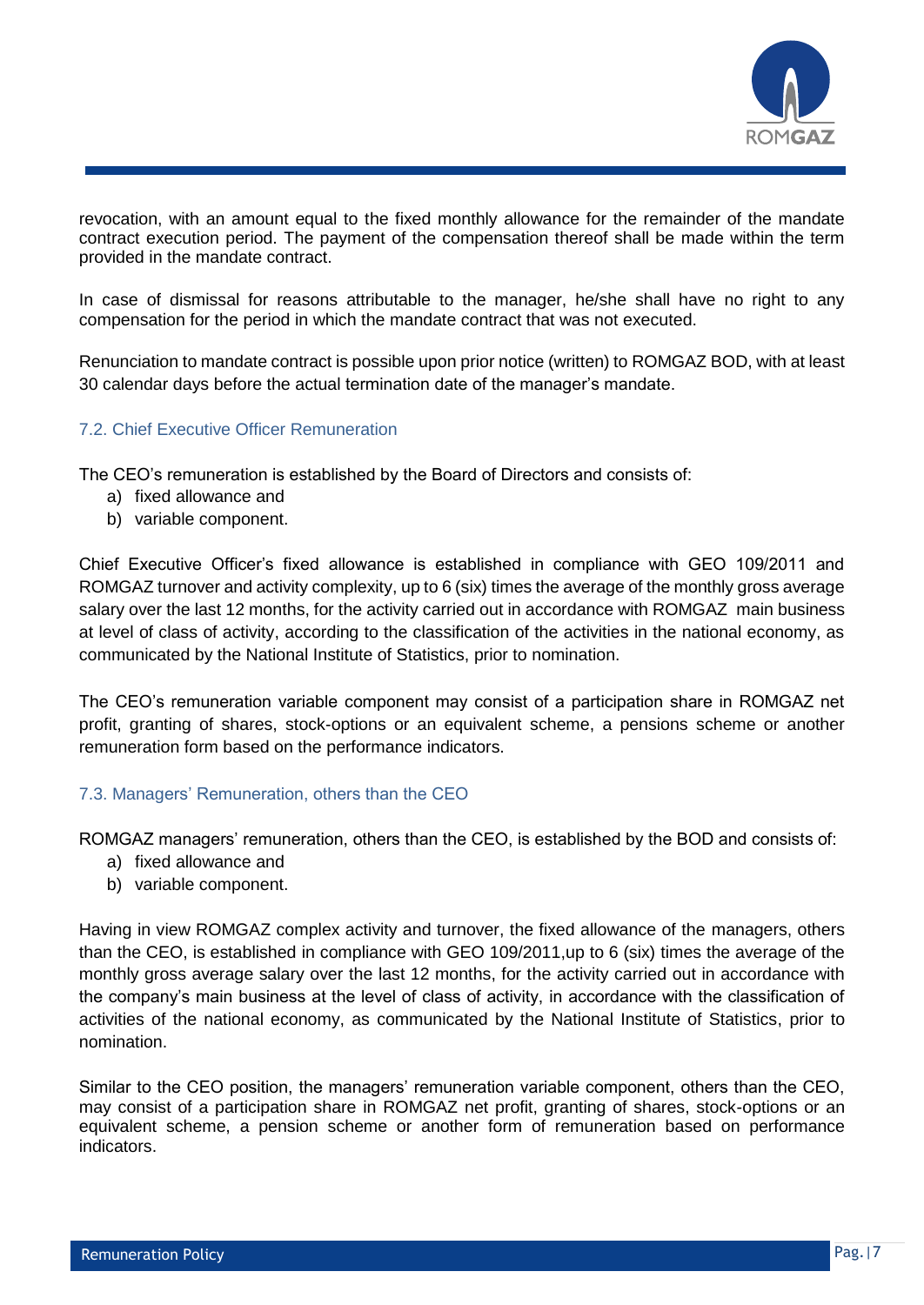

# **Chapter 8. Other benefits and advantages granted to directors and/or managers**

The directors' agreements and/or mandate contracts concluded with the directors and/or managers, include provisions on granting benefits and/or other advantages for executing the mandates. The categories of benefits and/or other advantages that may be granted, without limitation thereof:

### **For ROMGAZ BOD members:**

- the right to benefit from a professional liability insurance at the expense of the Company
- the right to expenditures settlement related to mandate execution, in the equivalent corresponding the CEO position, representing, unlimited: accommodation, transportation, and allowance per diem;
- the right to use some of ROMGAZ inventory items/fixed assets necessary for carrying out the activity;
- the right to benefit from specialised legal assistance for substantiating/reasoning ROMGAZ BOD decisions, as well as legal assistance in case of claims by third parties, against the directors, related to the fulfilment of their responsibilities under the mandate contract

### **For ROMGAZ Managers:**

- the right to benefit from a professional liability insurance at the expense of the Company;
- the right to benefit from all of the Company's communication systems (landline, mobile, fax other electronic communication systems), at the Company's expense;
- the right to benefit from other types of social insurance, in the same conditions as the Company's employees;
- the right to service accommodation;
- the right to transportation;
- the right to payment/settlement of travel expenditures related to mandate execution (accommodation, protocol, etc.);
- the right to payment of business travel allowance, the equivalent of 30% of the monthly fixed allowance/day;
- the right to medical leave, according to law.

Following the negotiation, at the moment the directors' agreements and/or mandate contracts are concluded, the benefits and advantages granted to each person shall be individualized and determined and these shall be included in the mandate contracts.

# **Chapter 9. Particular cases. ROMGAZ Directors and/or Managers on interim mandate**

By exception and within the limits provided by the law, ROMGAZ directors and/or managers may be appointed for executing interim mandates.

Interim mandate contracts/directors agreements are concluded for a period of 4 (four) months, and may be extended, for reasonable grounds, up to maximum 6 (six) months.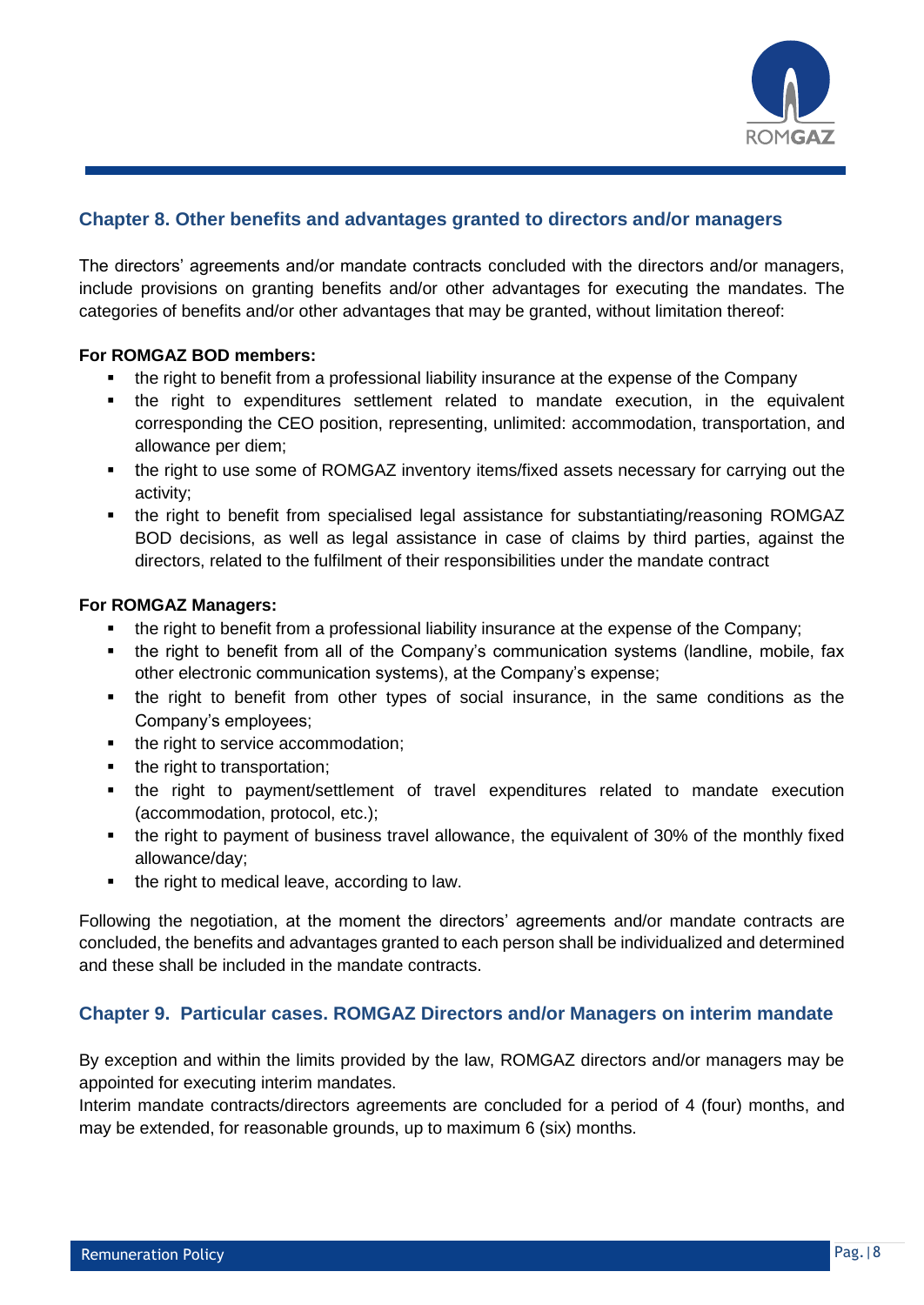

#### **Granted remuneration**

In case of directors and/or managers appointment for interim mandates, their remuneration shall be established in accordance with the provisions in Chapter 7 and Chapter 8 of the Remuneration Policy and with the following rules:

- interim directors and/or managers benefit from a fixed allowance exclusively for the mandate execution;
- interim directors and/or managers may not benefit, in any case, from a remuneration variable component;
- **EX interim directors and/or managers may benefit, from all or part of the benefits and other** advantages categories, as these are enunciated in Chapter 9 of this Remuneration Policy. The benefits and/or advantages granted, are individualized, for each interim director and/or manager at the moment the mandate contract is concluded.

The *interim directors'* mandate contracts may terminate as follows:

- a) directors' renunciation to mandate, for causes not attributable, upon notice to Company with maximum 10 days prior to the date the termination becomes valid, the Company may wave this deadline;
- b) director's dismissal by Company, without prior notice and without the Company owning interests, considering the interim nature of the mandate;
- c) expiration of mandate term;
- d) by right, in other cases provided by law;
- e) in case the National Registry of Secret State Information Office authorisation is cancelled/not granted;
- f) by parties agreement;
- g) in case of definite incapacity to exercise the mandate or legal exercise impediment of the interim director, he/she having the obligation to notify immediately the Company regarding the physical incapacity/impossibility and to attach the related evidence.

*Interim managers* mandate contracts may terminate as follows:

- a) dismissal of the interim manager by unjust cause, he/she having the right to receive from the Company a compensation according to the mandate contract;
- b) interim manager dismissal for just cause, in this case the Company shall not own any compensation for the unexecuted period of the mandate;
- c) renunciation to mandate by the interim manager, by notifying ROMGAZ at least 30 days ahead;
- d) by interim manager dismissal, with immediate effect, by ROMGAZ BOD, following breach of obligations undertaken by the mandate contract.

# **Chapter 10. Reporting obligations related to directors and managers remuneration**

In order to comply with the provisions of Art. 39 of GEO No. 109/2011, in connection with the provisions of Art. 107 of Law 24/2017, ROMGAZ Remuneration and Nomination Committee elaborates an annual Remuneration Report.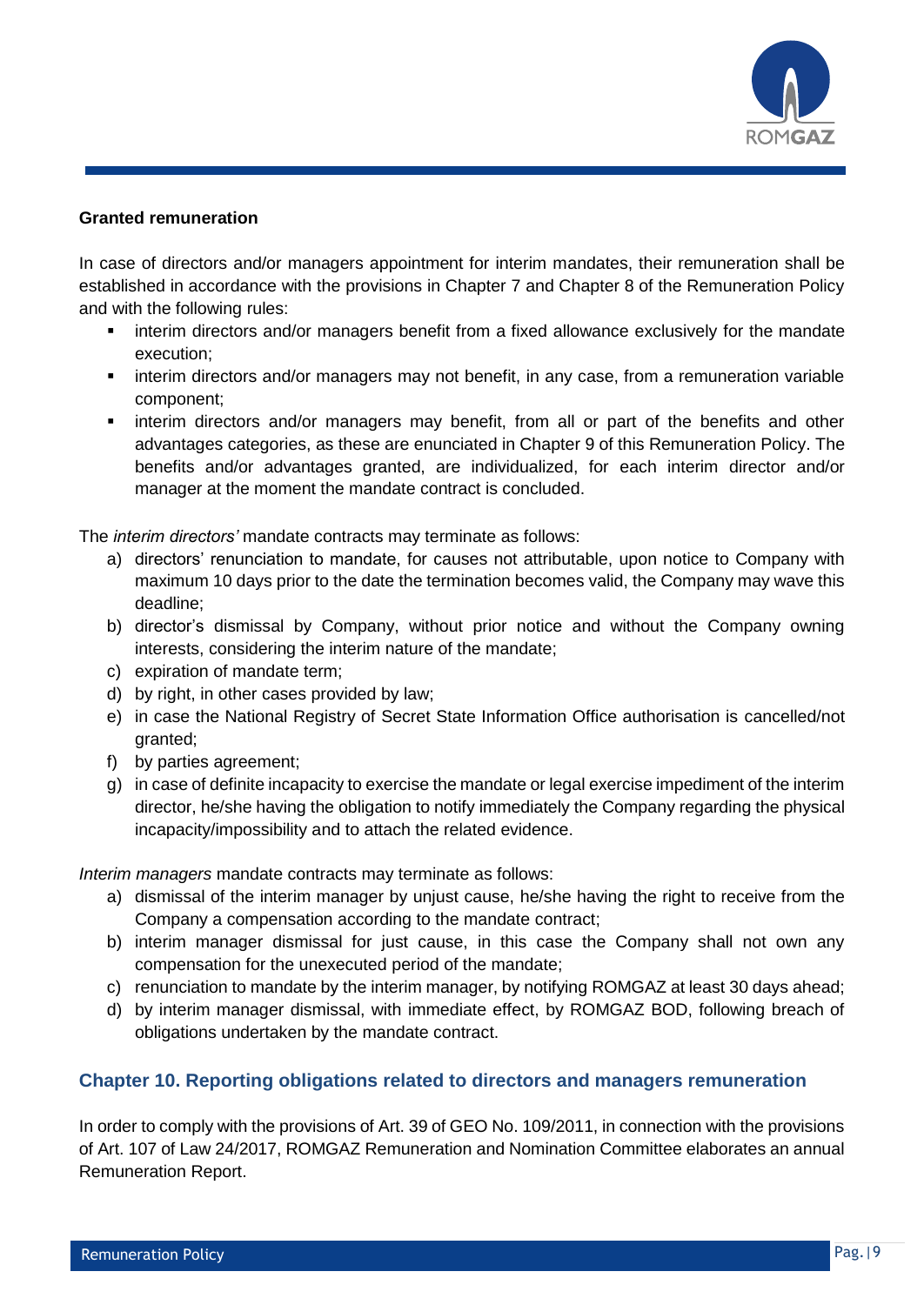

The annual Remuneration Report contains information on the remuneration of each ROMGAZ director or manager, structured as follows:

- Total remuneration broken down on components, the relative share of fixed and variable remuneration, including:
	- Explanation of the total remuneration compliance with the adopted remuneration policy, including the way it contributes to the Company's long term performance;
	- Information on the implementation of the performance criteria;
- Other rights, under the form of benefits and/or other advantages that, according to law, are not part of the remuneration granted to ROMGAZ directors or managers for the mandate execution;
- Annual amendment of the remuneration, of ROMGAZ performance and of the average remuneration based on the full-time equivalent of Company's employees that are not directors nor managers for at least the last 5 financial years, presented together in a comparable manner;
- Any remuneration received from an entity pertaining to the same group;
- Information on making use of the possibility to recover the variable remuneration;
- Information on the contract duration, the negotiated notice period, damages equivalent for unjust dismissal;
- The number of shares and stock options granted or offered, as well as the main conditions for exercising the rights related thereof, including the exercise price and date, together with any amendments;
- Reasons substantiating any annual bonuses schemes or non-cash benefits;
- Possible supplementary or early pension schemes;
- Information regarding any deviation from the Remuneration Policy implementation procedure.

The Remuneration Report related to the latest financial year is put to vote within ROMGAZ GMS, and it is made public on the Company's website, following the approval, for free, for a 10 years period.

### **Chapter 11. Derogations**

Derogations are not permitted from ROMGAZ Remuneration Policy within its implementation process.

### **Chapter 12. Final Provisions**

The Remuneration Policy may be revised and/or update as often as necessary and with every significant amendment it shall be submitted to RMGAZ GMS vote and, in any case, at least once in 4 years, according to the legal regulations.

In case of policy revision, a description and an explanation of all significant amendments shall be included, and the way the shareholders' veiwpoints and votes on the remuneration policy are taken into consideration.

Following the GMS approval, the remuneration policy is immediately published on the issuer's Company website and shall remain available for the public for free, for at least as long as it is valid.